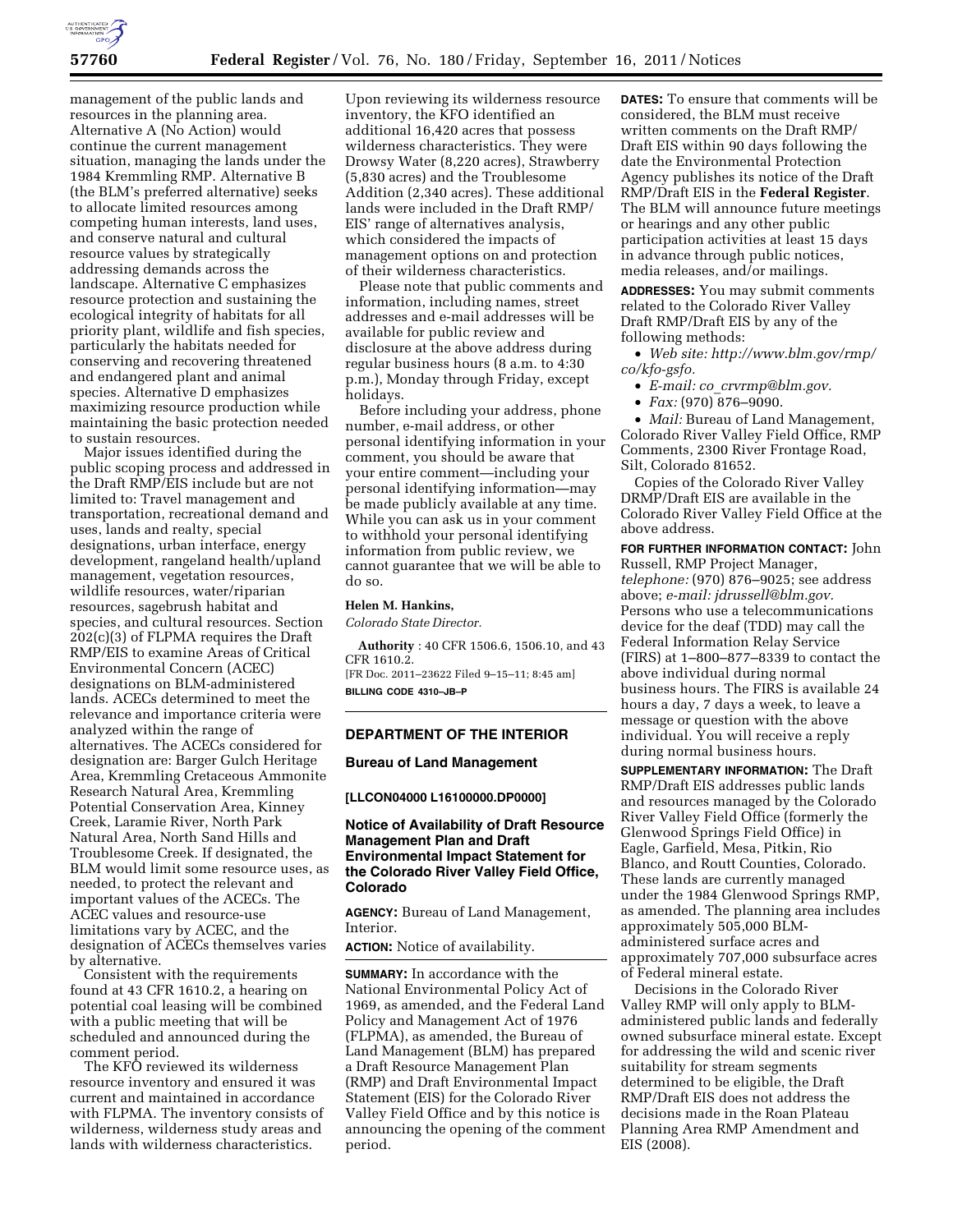The Draft EIS also incorporates and analyzes the U.S. Department of Agriculture, U.S. Forest Service (USFS), White River National Forest Wild and Scenic River suitability study determinations for the USFS-managed segments of the Colorado River (Glenwood Canyon) and Deep Creek.

The Colorado River Valley Field Office and the Kremmling Field Office were originally revising their respective RMPs jointly. Since the two field offices border one another and share some common issues, a combined planning effort was an efficient way to complete the first stages of the plan revisions, such as public scoping and studies. However, given the complexity of the RMP revisions and in response to cooperating agency and internal BLM comments, each field office will issue separate Draft RMP/Draft EISs. The planning effort for the two field offices will continue as separate processes on separate schedules.

This Draft RMP/Draft EIS proposes and analyzes four alternatives for future public land and resource management in the planning area. Alternative A (No Action) would continue the current management situation, managing the lands under the 1984 Glenwood Springs RMP, as amended. Alternative B (the BLM's preferred alternative) seeks to allocate limited resources among competing human interests, land uses, and conservation of natural and cultural resource values by strategically addressing demands across the landscape. Alternative C emphasizes protecting resources and sustaining the ecological integrity of habitats for all priority plant, wildlife, and fish species, particularly the habitats needed for the conserving and recovering threatened and endangered plant and animal species. Alternative D emphasizes maximizing resource production while maintaining the basic protection needed to sustain resources.

Major issues identified during the public scoping process and addressed in the Draft RMP/Draft EIS include, but are not limited to, travel management and transportation, wilderness characteristics, recreational demand and uses, lands and realty, special designations, urban interface, energy development, rangeland health/upland management, vegetation resources, wildlife resources, water/riparian resources, sagebrush habitat and species, and cultural resources.

Pursuant to 43 CFR 1610.7–2(b), this notice announces a concurrent public comment period on proposed Areas of Critical Environmental Concern (ACEC). ACECs meeting the relevance and importance criteria were analyzed

within the range of alternatives. ACECs considered for designation include Abrams Creek, Blue Hill, Bull Gulch, Colorado River Seeps, Deep Creek, Dotsero Crater, Glenwood Springs Debris Flow, Grand Hogback, Greater Sage Grouse Habitat, Hardscrabble Mayer Gulch, Hardscrabble Mayer Gulch/East Eagle Ridge, Lower Colorado River, Lyons Gulch, McCoy Fan Delta, Mount Logan Foothills, Sheep Creek Uplands, The Crown Ridge and Thompson Creek.

The proposed ACECs and resourceuse limitations are:

• Abrams Creek, 190 acres, Alternative C: No Surface Occupancy (NSO); Visual Resource Management (VRM) Class II; Right-of-Way (ROW) exclusion area; closed to motorized vehicles including snowmobiles.

• Blue Hil, 3,700 acres, Alternatives A, B, C, D: Close to leasing; NSO; VRM Class II; ROW exclusion area; prohibited net increase in motorized/mechanized routes; travel limited to designated routes, including snowmobiles for action alternatives; vegetation treatments allowed if they maintain or enhance the identified relevant and important (R&I) values.

• Bull Gulch, 10,400 acres, Alternatives A, B, C, D: Closed to leasing; NSO; VRM Class I; ROW exclusion area; closed to motorized vehicles, including snowmobiles.

• Colorado River Seeps, 470 acres, Alternative C: NSO; ROW avoidance area; prohibited net increase in motorized/mechanized routes.

• Deep Creek, 2,400 acres, Alternatives A, B, C: Closed to leasing; NSO; closed to motorized/mechanized vehicles, including snowmobiles; vegetation treatments allowed only for the benefit of the identified R&I values; recommended for mineral withdrawal.

• Dotsero Crater, 100 acres, Alternative C: NSO; VRM Class II; ROW exclusion area; closed to motorized vehicles.

• Glenwood Springs Debris Flow, 6,100 acres, Alternatives A, B, C, D: NSO; VRM Class II; ROW avoidance area; prohibited net increase in motorized/mechanized routes; travel limited to designated routes, including snowmobiles for the action alternatives; prescribed fire allowed; natural fire managed for resource benefits; vegetation treatments allowed if they maintain or enhance the identified R&I values.

• Grand Hogback, 14,000 acres, Alternative C: NSO; VRM Class II; ROW avoidance area; unavailable for coal leasing; prohibited net increase in motorized/mechanized routes; prescribed fire allowed; natural fire

managed for resource benefits; vegetation treatments allowed if they maintain or enhance the identified R&I values.

• Greater Sage Grouse Habitat, 24,600 acres, Alternative C: Closed to leasing; NSO; VRM Class II; ROW avoidance area; new transmission lines excluded; prohibited net increase in motorized/ mechanized routes; closed Castle Peak portion to snowmobiles; Conditions of Approval attached to project proposals, including additional onsite or offsite mitigation to minimize impacts to the R&I values; prescribed fire allowed; natural fire managed for resource benefits; vegetation treatments allowed if they maintain or enhance the identified R&I values.

• Hardscrabble Mayer Gulch, 3,400 acres, Alternative B; 4,200 acres including East Eagle Ridge addition, Alternative C: NSO; VRM Class II; ROW avoidance area; prohibited net increase in motorized/mechanized routes; closed to snowmobiles; prescribed fire allowed; natural fire managed for resource benefits; vegetation treatments allowed if they maintain or enhance the identified R&I values.

• Lower Colorado River, 130 acres, Alternative A: VRM Class II; ROW avoidance area.

• Lyons Gulch, 480 acres, Alternative B, C: NSO; prohibited net increase in motorized/mechanized routes; prescribed fire allowed; natural fire managed for resource benefits; vegetation treatments allowed if they maintain or enhance the identified R&I values.

• McCoy Fan Delta, 220 acres. Alternative C: NSO; VRM Class II; prohibited net increase in motorized/ mechanized routes; ROW avoidance area; closed to fossil collection; prescribed fire allowed; natural fire managed for resource benefits; vegetation treatments allowed if they maintain or enhance the identified R&I values.

• Mount Logan Foothills, 3,900 acres, Alternative C: NSO; VRM Class II; ROW avoidance area; travel limited to designated routes including snowmobiles; prescribed fire allowed; natural fire managed for resource benefits; vegetation treatments allowed if they maintain or enhance the identified R&I values.

• Sheep Creek Uplands, 4,500 acres, Alternative C: NSO; VRM Class II; ROW avoidance area; prohibited net increase in motorized/mechanized routes; travel limited to designated routes including snowmobiles; prescribed fire allowed; natural fire managed for resource benefits; vegetation treatments allowed